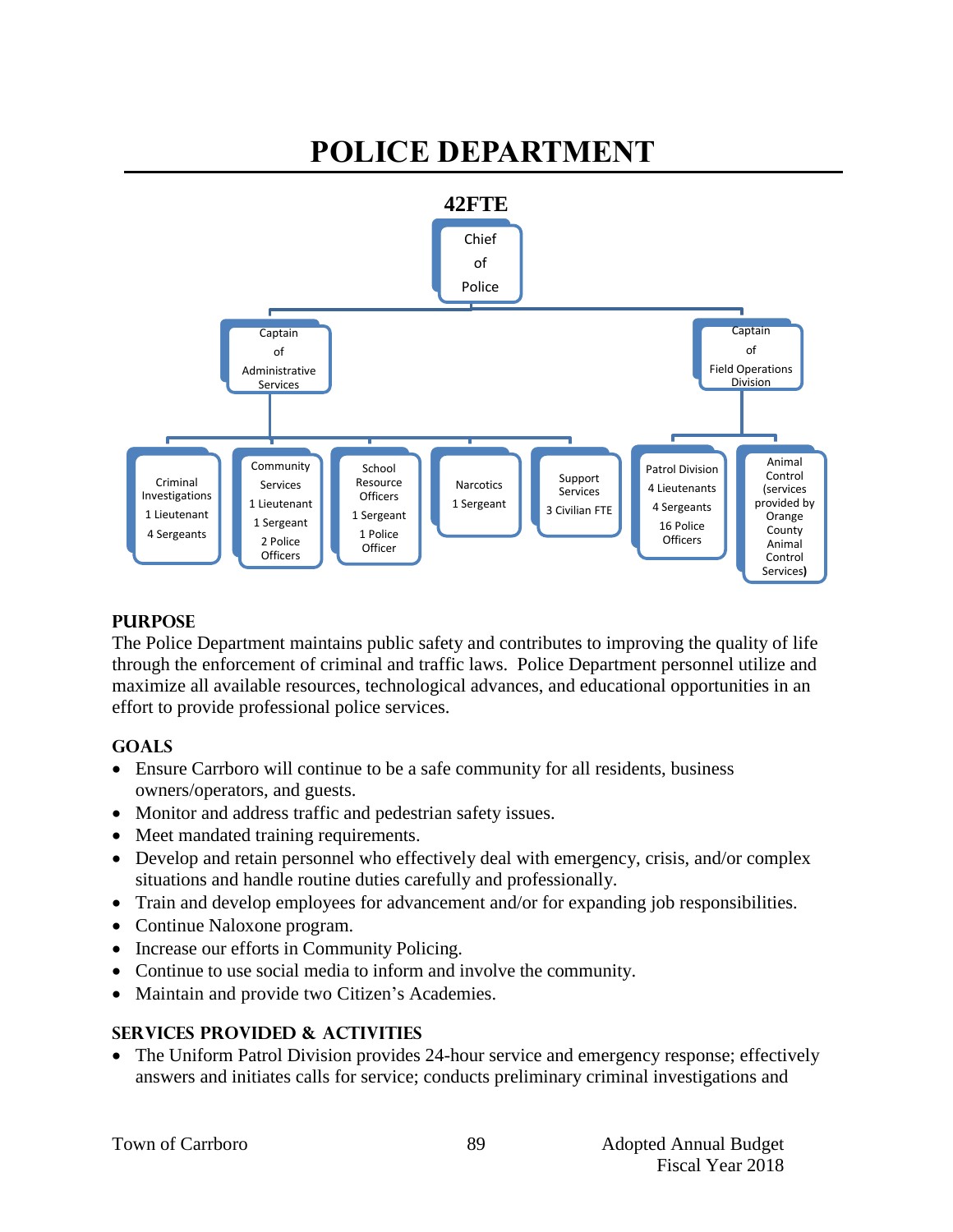initiates arrests; provides necessary traffic control and enforcement; investigates traffic accidents; and provides basic business/residential security checks.

- The Criminal Investigations Division investigates major criminal cases and offenses involving juveniles, sexual assault, and domestic violence; processes crime scenes; coordinates efforts with relevant area authorities and service providers; maintains the evidence/ property room; conducts prospective employee background investigations; and provides on-call service.
- The Community Services Division provides law enforcement and other community-related services; partners with the community to meet specific neighborhood-driven requests for assistance; follows-up on complaints of suspected gang-related activity; initiates narcotics investigations; provides School Resource Officers at McDougle Middle and Carrboro High Schools and works with other schools to enhance safety and security; provides general crime prevention and community watch services; works with business owners to enhance safety and security; and provides other community outreach activities.
- The Administrative Division provides direct service to walk-in visitors, email requests, and telephone inquiries; maintains incident reports and multiple departmental records (including but not limited to warrants, monthly FBI and SBI data reporting, etc.); administers Department budget; answers requests for statistics and analysis; ensures that Department personnel receive appropriate training and adhere to the Department's, Federal, and State policies and procedures; and provides support services to Board of Aldermen, Town staff and other agencies.

# **PREVIOUS YEAR ACCOMPLISHMENTS**

- Met all mandated training goals.
- Continued the Fit for Duty Program to ensure that all officers are physically and mentally prepared to protect and serve.
- Partnered with local law enforcement agencies, NC SBI, NC National Guard Narcotics Task Force, US Marshals, US Drug Enforcement Agency, and US Alcohol, Tobacco and Firearms during narcotics investigations thus reducing the number of drug houses and street-level drug sales locations.
- Provided police services during all special events that required them.
- Maintained the number of directed patrols and speed enforcement campaigns involving Uniform Patrol Division.
- Maintained the number of pedestrian safety operations involving Community Services Division.
- Obtained new or enhanced revenue sources.
- Maintained staffing levels.
- Partnered with Public Works and Recreation and Parks staff to provide a safe setting for 4th of July Celebration, Carrboro Day, Carrboro Music Festival, Easter Egg Hunt and several road races.
- Implementation of Firearms Training Simulator (FATS)
- All officers trained on Fair and Impartial Policing.
- Continued implementation of Mobile Video Recording Devices in patrol cars.
- Maintained Coffee with A Cop Program for citizens.
- Implemented Pizza with a Cop at Carrboro High School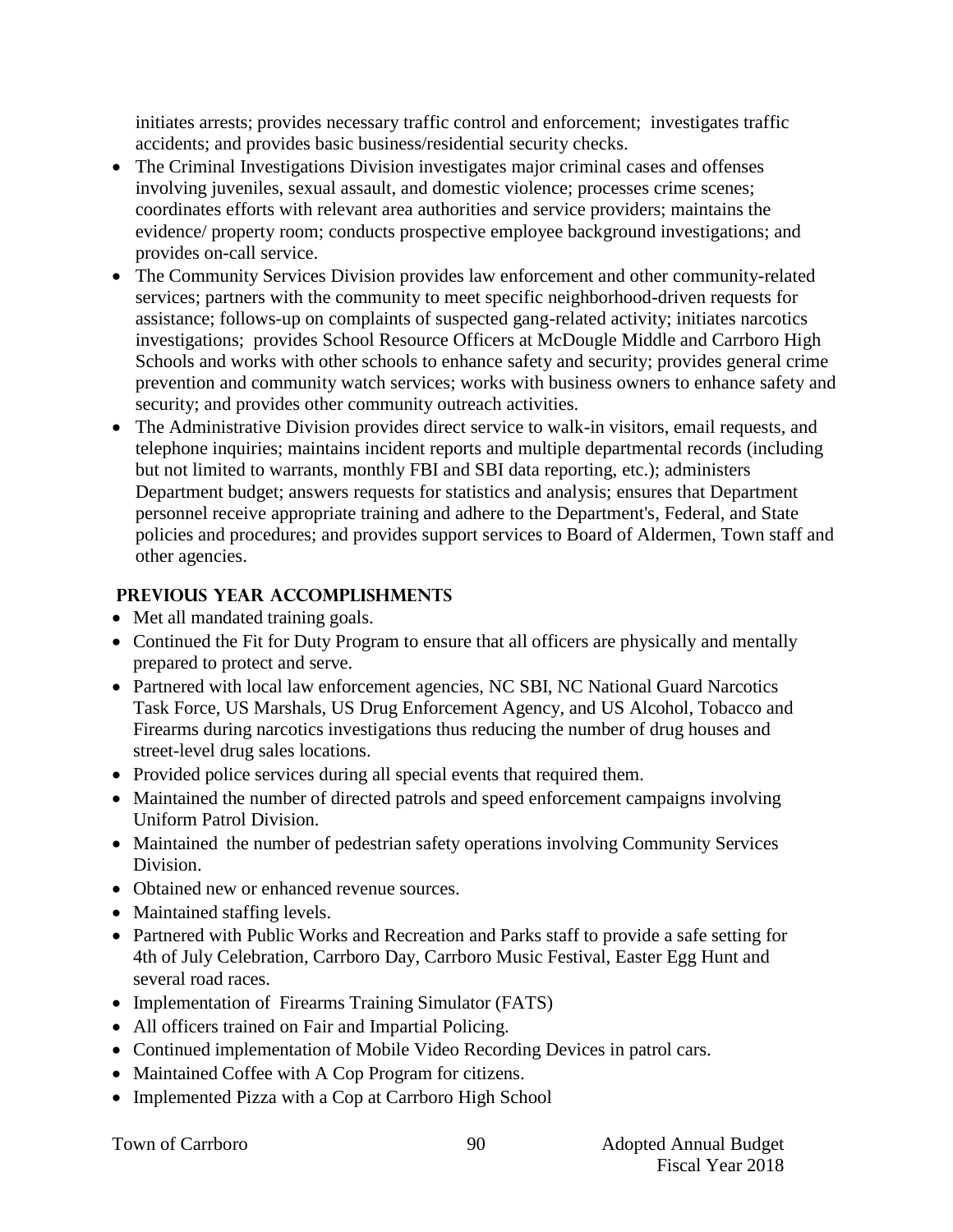- Hosted Know Your Rights forums
- Continued Citizen Police Academy, adding one more date.
- Participated in the NCWatch4Me program concerning pedestrian and bicycle safety.
- Successfully filled vacant Police Officer positions.
- Utilization of Crime Analyst to provide data and statistical information on police operations.

### **UPCOMING FISCAL YEAR OBJECTIVES**

- Maintain current fuel consumption.
- Continue to outfit new vehicles with Havis Idle Managers.
- Meet mandated training goals.
- Finalize Policy Manual update.
- Maintain Carrboro's Safety for residents, business owners/operators and visitors.
- Increase the number of directed patrols and speed enforcement campaigns involving Uniform Patrol Division personnel.
- Maintain the number of pedestrian safety operations involving Community Services Division personnel.
- Reduce the number of traffic accidents.
- Implement management/leadership training for supervisors.
- Reduce the number of known drug houses and street-level drug sales locations.
- Obtain new or enhanced revenue sources.
- Maintain current staffing levels
- Continue partnership with Public Works and Recreation and Parks staff to provide a safe setting for all special events.
- Utilization of Crime Analyst to provide data and statistical information on police operations.
- Implementation of Body Worn Camera Program (BWCP).

# **BOARD PRIORITIES**

Enhance and sustain quality of life/place issues for everyone. Improve walkability and public transportation.

# **OBJECTIVES**

- 1. Maintain Carrboro's safety for residents.
- 2. Reduce number of traffic accidents.
- 3. Increase pedestrian safety operations.
- 4. Increase bicycle safety operations.
- 5. Maintain Carrboro's safety for residents by reducing open air drug market.
- 6. Increase Community Service outreach.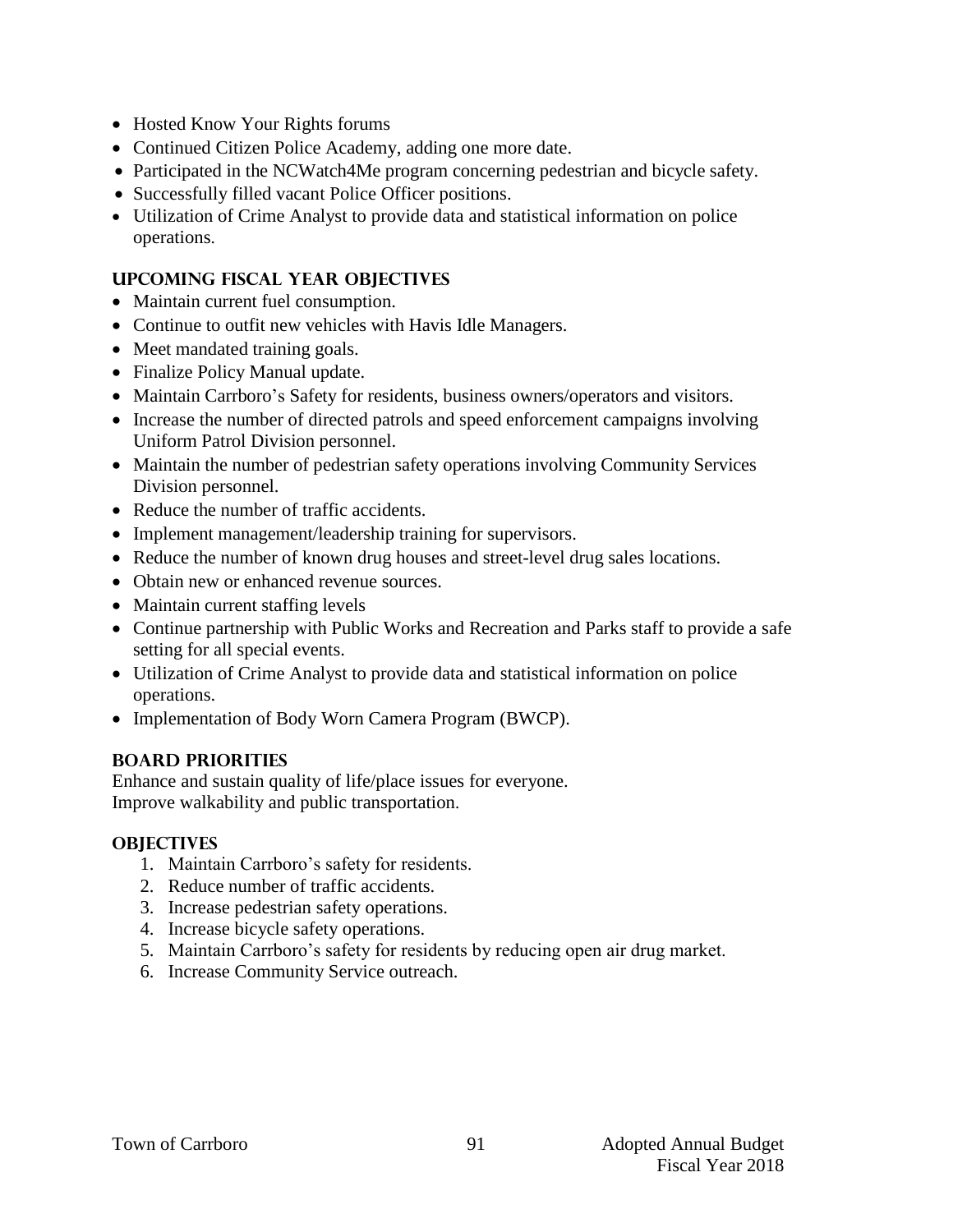# **Performance Measures**

|                                                                  | FY 2014-15<br><b>ACTUAL</b> | FY 2015-16<br><b>ACTUAL</b> | FY2016-17<br><b>ESTIMATED</b> | <b>FY2017-18</b><br><b>PROJECTED</b> |
|------------------------------------------------------------------|-----------------------------|-----------------------------|-------------------------------|--------------------------------------|
| Calls for Service                                                | 23,811                      | 23,983                      | 23,894                        | 23,807                               |
| <b>Motor Vehicle Accidents</b>                                   | 453                         | 540                         | 504                           | 490                                  |
| <b>Criminal Arrests</b>                                          | 664                         | 550                         | 530                           | 570                                  |
| Pedestrian Crossing<br><b>Citations Issued</b>                   | 17                          | 42                          | 28                            | 32                                   |
| <b>Bicycle Safety Ops</b><br>Conducted                           | $\Omega$                    | $\Omega$                    | $\Omega$                      | $\overline{2}$                       |
| <b>Pedestrian Safety Operations</b>                              | 4                           | 6                           | 12                            | 12                                   |
| <b>Narcotics Arrests</b>                                         | 143                         | 93                          | 103                           | 98                                   |
| <b>Community Events</b><br>Involvement                           | 66                          | 56                          | 94                            | 85                                   |
| Percent Change in Pedestrian<br><b>Safety Operations</b>         | 76.5%<br>Decrease           | 50%<br>Increase             | 100% Increase                 | 0% Change                            |
| Percent Change in Pedestrian<br><b>Crossing Citations Issued</b> | 72%<br>Decrease             | 147%<br>Increase            | 33% Decrease                  | 14% Increase                         |
| Percent Change in Bicycle<br><b>Safety Operations Conducted</b>  | 100\%<br>Decrease           | 0% Change                   | 0% Change                     | <sup>^</sup> Increase                |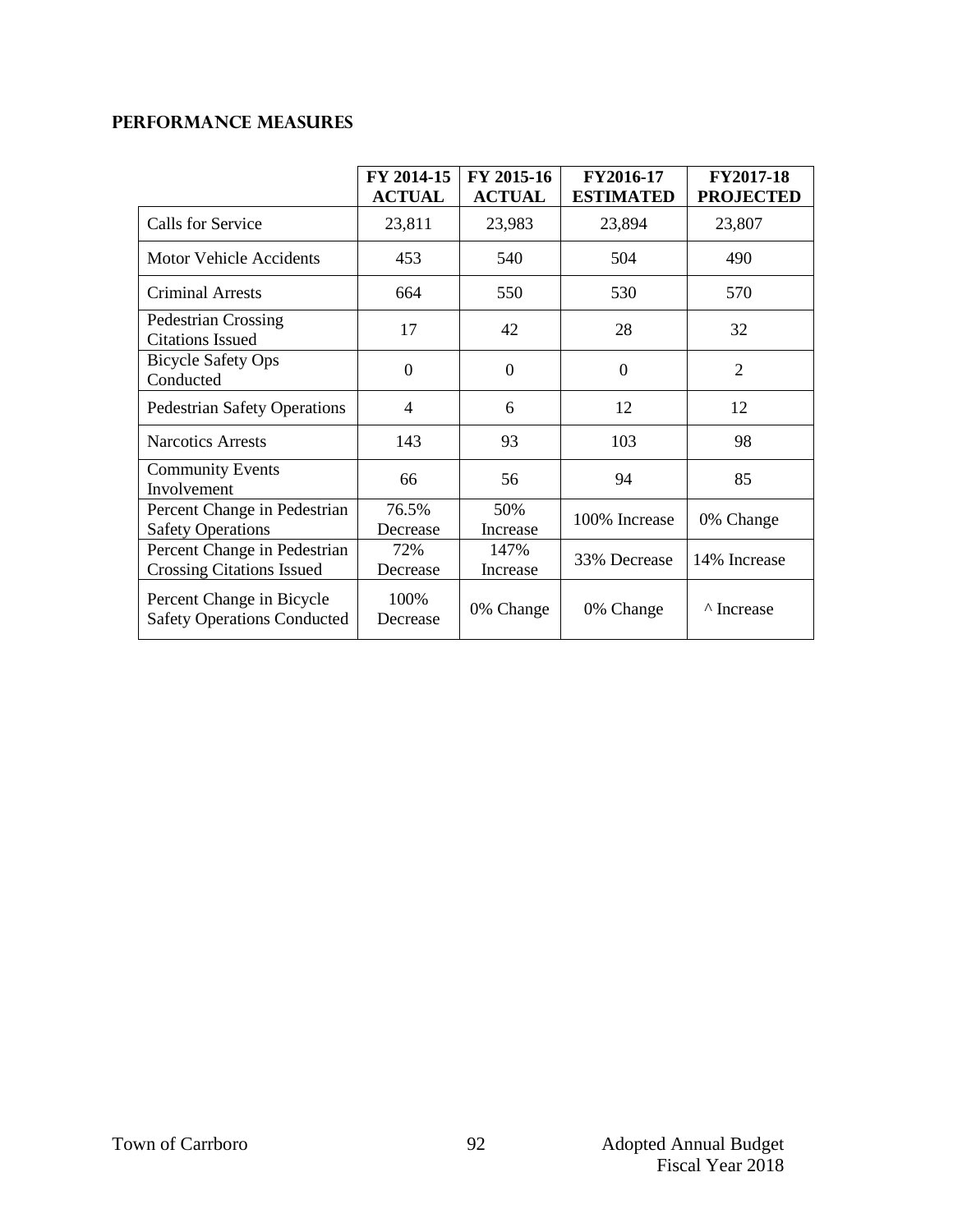# **DEPARTMENT Budget summary**

|                       | 2015-16<br><b>ACTUAL</b> | 2016-17<br><b>ADOPTED</b><br><b>BUDGET</b> | 2017-18<br><b>ADOPTED</b><br><b>BUDGET</b> | <b>PCT</b><br><b>CHANGE</b> |
|-----------------------|--------------------------|--------------------------------------------|--------------------------------------------|-----------------------------|
| <b>PERSONNEL</b>      | 3,033,860                | 3,055,209                                  | 3,165,946                                  | 4%                          |
| <b>OPERATING</b>      | 406,877                  | 468,525                                    | 519,075                                    | 11%                         |
| <b>CAPTIAL OUTLAY</b> | 251,060                  | 287,496                                    | 301,872                                    | 5%                          |
| <b>TOTAL</b>          | \$3,691,797              | \$3,811,230                                | \$3,986,893                                | 5%                          |

### **CHANGES IN BUDGET from PRIOR YEAR ADOPTED BUDGET**

The increase in personnel is due to the increase in insurance costs. The operations budget increased based on increases in conferences and rent. Increase in capital outlay reflects the increased cost of replacement vehicles.

# Division Level Summaries

### **ADMINISTRATION**

|                  | 2015-16<br><b>ACTUAL</b> | 2016-17<br><b>ADOPTED</b><br><b>BUDGET</b> | 2017-18<br><b>ADOPTED</b><br><b>BUDGET</b> | <b>PCT</b><br><b>CHANGE</b> |
|------------------|--------------------------|--------------------------------------------|--------------------------------------------|-----------------------------|
| <b>PERSONNEL</b> | 556,888                  | 548,563                                    | 560,303                                    | 2%                          |
| <b>OPERATING</b> | 40,842                   | 65,956                                     | 72,875                                     | 10%                         |
| <b>TOTAL</b>     | \$597,731                | \$614,519                                  | \$633,178                                  | 3%                          |

### **changes in budget from prior year adopted budget**

The increase in the Administrative Support Division operating budget is due to conferences, and rent increased costs.

### **PATROL**

|                       | 2015-16<br><b>ACTUAL</b> | 2016-17<br><b>ADOPTED</b><br><b>BUDGET</b> | 2017-18<br><b>ADOPTED</b><br><b>BUDGET</b> | <b>PCT</b><br><b>CHANGE</b> |
|-----------------------|--------------------------|--------------------------------------------|--------------------------------------------|-----------------------------|
| <b>PERSONNEL</b>      | 1,608,956                | 1,580,528                                  | 1,674,631                                  | 6%                          |
| <b>OPERATING</b>      | 227,033                  | 250.144                                    | 267,237                                    | 7%                          |
| <b>CAPITAL OUTLAY</b> | 251,060                  | 287,496                                    | 311,872                                    | 8%                          |
| <b>TOTAL</b>          | \$2,087,048              | \$2,118,168                                | \$2,253,740                                | 6%                          |

### **changes in budget from prior year adopted budget**

The Patrol Division personnel budget increased with early separation costs. Changes in operating include increases in motor vehicle repair and contractual services. Capital outlay increased based on increase in replacement vehicle costs.